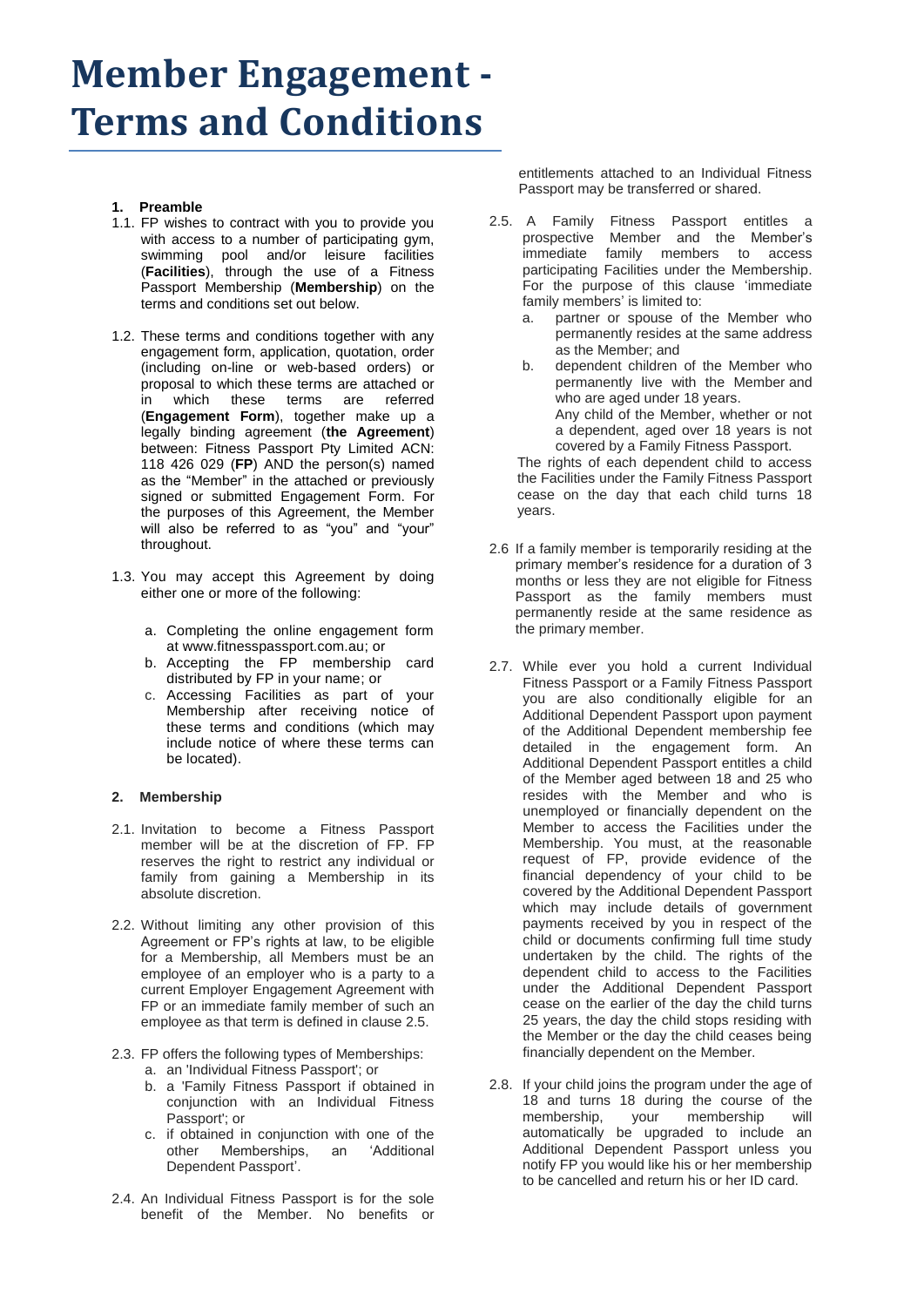- 2.9. You warrant that the details set out in the Engagement Form are accurate and correct in every particular aspect.
- 2.10.Membership will commence on and from the date of the Member's first fee payment. The Member may attend any participating Facilities one fortnight after Membership commences.
- 2.11.To obtain a membership card from, or entry to each Facility, the Member must provide that Facility with a form of photographic identification acceptable to that Facility and his or her Fitness Passport ID card. If there is a photo ID on the FP card, additional photographic evidence is not required.
- 2.12.If a Member has his/her Membership terminated by FP, FP will immediately communicate this information to each participating Facility and all access cards issued to that Member by participating Facilities will immediately be cancelled and must immediately be returned by that Member. Any membership cards issued by FP must also be returned to the Member's employer or a photo of the cut up card (across the bar) should be sent to Fitness Passport.
- 2.13.FP will regularly update the list of current financial members for each participating Facility and all inactive Members will have their Facility-issued access cards cancelled in accordance with clause 2.12.

# **3. Term and fees**

- 3.1. Membership fees are set out in the Engagement Form and will be subject to review on an annual basis having regard to the operating costs of FP and the fees charged by the Facilities.
- 3.2. Membership is for an initial fixed term of one (1) year commencing on and from the date of the Member's first fee payment. The Member may attend any participating Facilities on the specified package list one fortnight after Membership commences.
- 3.3. Subject to clause 3.4, all membership fees must be paid on or before the due date by direct debit from the Member's nominated account. You must sign all forms and provide all authorities reasonably requested by FP to ensure that the direct debit facility is established and maintained during the currency of the Membership.
- 3.4. Notwithstanding clause 3.3, if agreed between the parties in writing, Membership fees may be paid on behalf of the Member by the Member's employer by way of payroll deduction. Notwithstanding any agreement in respect of payroll deduction, you acknowledge and agree that you will remain liable for the Membership fees and will immediately pay any outstanding

Membership fees if they are paid by your employer. Payment via payroll deduction is no longer a payment option for new members. This clause only applies to those members with existing payroll deduction arrangements in place.

- 3.5. If you cancel your Membership and rejoin at a later date, the subsequent membership will be governed by FP's trading terms current at the time you rejoin and will constitute a separate agreement for the term detailed in that separate agreement.
- 3.6. If a regular payment is agreed by FP, and notwithstanding expiration of the initial fixed term, you will continue to be automatically charged the regular Membership fee following the initial term of one (1) year until you contact your employer and request a cancellation (and that request is passed on to FP) or the Membership is cancelled by FP. In all cases you must return all ID card(s) issued by FP or a Facility to your workplace facilitator or a photo of the cut up card (across the barcode) should be sent to FP before automatic payments are cancelled.
- 3.7. Without limiting any other rights FP might have at law or under this Agreement, if a payment to FP is suspended or cancelled for any reason, then the Member must, on request by FP, immediately pay the amount owed or FP may<br>immediately cancel that Member's immediately Membership without notice. Fees will continue to accrue until the ID card is returned. If this occurs before the initial 12 month minimum period transpires, applicable cancellation fees may also apply.
- 3.8. In addition to, and without limiting clause 3.7, where a periodic direct debit payment is not received by FP or otherwise fails without fault of FP, FP will be entitled, and you hereby authorise FP to, recover the amount of the failed payment in addition to and at the time the next periodic payment is due (that is, the next immediate periodic payment will be for an amount equal to 2 times the usual periodic payment). You must sign any document and provide your authority to ensure the additional amount can be recovered via the existing direct debit facility by FP. If the subsequent direct debit payment is also not received or otherwise fails you must pay FP an account dishonour fee of \$5.00 for each occasion that the subsequent direct debit payment/s is not received or fails.
- 3.9. Membership fees paid in advance will not be refunded except in the specific circumstances referred to in clause 10.
- 3.10.The first periodic payment of the Membership Fee will be applied by FP to the cost of the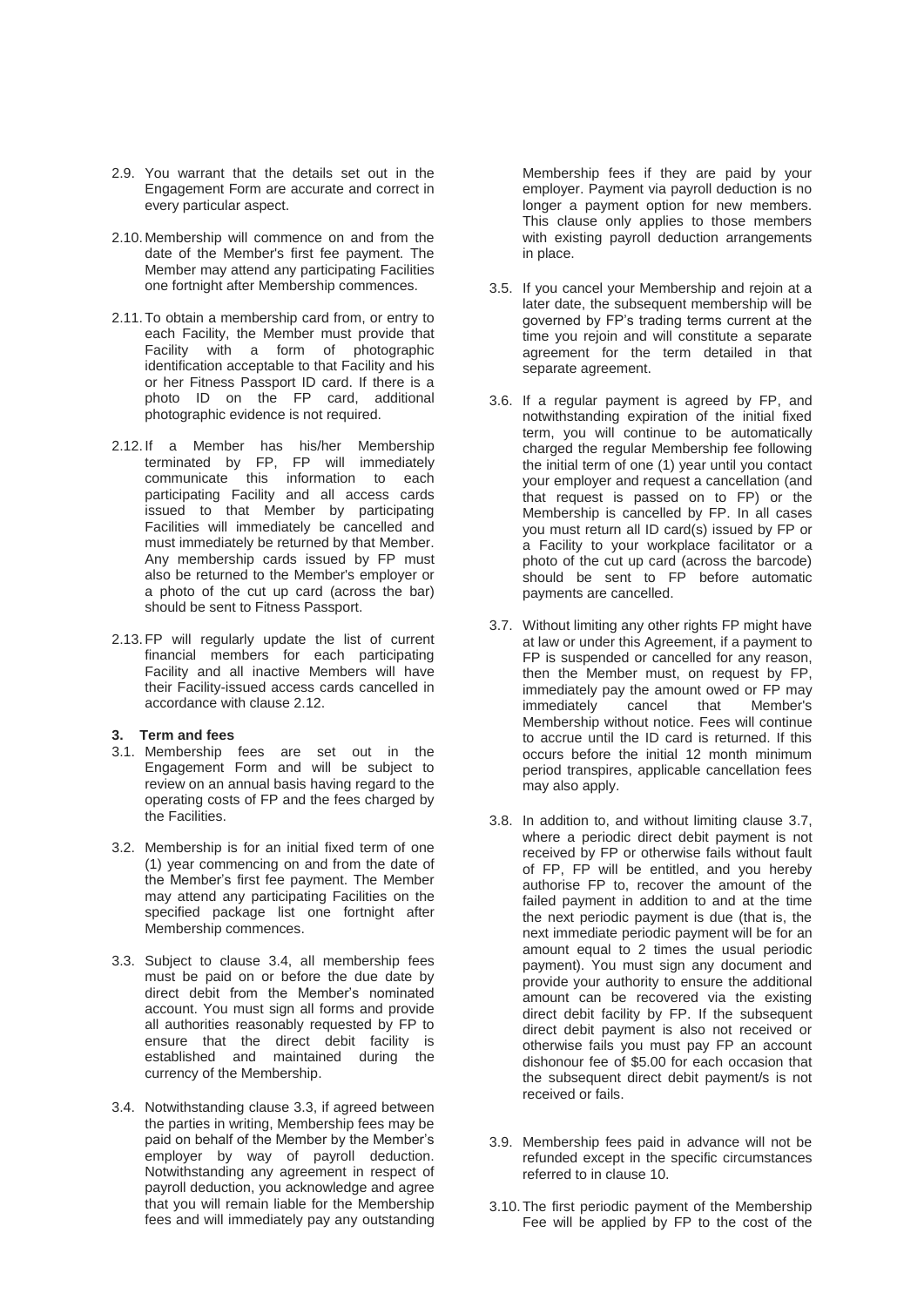Membership card that will be issued to each Member from FP and for the administration processes involved. This amount is not refundable.

- 3.11.Where the FP issued card is lost, stolen or damaged, FP will charge you a fee of \$10 for each replacement card FP issues. A Facility may charge you a fee to issue Facility specific access cards, tokens or passes. This fee is payable to the Facility in addition to the membership fees.
- 3.12.A Member may be liable to pay any fees incurred by FP in establishing and maintaining the payment arrangement, due to his or her nominated bank account being declined for payment.
- 3.13.Notwithstanding clause 3.1, you acknowledge and agree that it may be reasonably necessary from time to time, but at intervals no more frequently than 6 months, for FP to increase the membership fees on account of increases in operating costs and other costs incurred by FP which are outside of the control of FP. FP will use reasonable endeavours to notify members not less than one fortnight in advance of any such increase, which once notified will apply to that Member for the balance of the term of their membership. Members acknowledge that membership fees may be increased during their initial one (1) year contract term.
- 3.14.You may accrue additional fees in the event that you do not return your Membership card upon request as per clause 10.6.
- 3.15.If you, or any other person continues to try and use the facilities under your Membership after you become ineligible, or your membership is cancelled, FP reserves the right to charge you as the primary member for all costs incurred.
- 3.16.If a FP member wishes to attend a facility located inside a licenced premises (e.g. Leagues Club or RSL Club) the FP member may be required to join the club directly as a member to be able to access the facility and any such access will be subject to any terms attached to that club membership.
- 3.17.At the time of this Agreement, less than 1% of the gyms and pools on Fitness Passport charge a joining fee, however FP cannot guarantee this will remain the position for the Term. Any gyms that charge an additional fee like this will have it noted on the Fitness Passport website so members can make an informed choice about whether to use these facilities. You should ensure that you regularly review those terms of use for each individual Facility.
- 3.18. If you visit a facility that uses a Fitness Passport i-pad scanner to record visits, you must swipe your Fitness Passport card or key in your details on every visit. This includes those facilities that are 24/7 facilities that can be accessed outside of staffed hours.
- 3.19. If you do not register your visit on a Fitness Passport scanner when you access the facility (regardless of whether you have already swiped into the facility using the facility's own access card), you will be charged a \$15 fee for each visit that you have made where you did not register your visit.

# **4. Direct Debit Payments**

- 4.1. Where you have elected to pay Membership fees via direct debit, by completing the Engagement Form (either in hard copy or online), you hereby request and authorise FP to arrange, through its own financial institution, a debit to your nominated account any amount FP deems payable by you under this Agreement. This debit or charge will be made through the Bulk Electronic Clearing System (BECS) from your account held at the financial institution you have nominated online and will be subject to the terms and conditions of the Direct Debit Request Service Agreement contained in this clause 4.
- 4.2. By accepting this Agreement you are providing FP with a valid instruction in respect to your Direct Debit Request. You confirm that you have understood and agreed to the terms and conditions governing the debit arrangements between you and FP as set out in this Request and in your Direct Debit Request Service Agreement (DDRSA).
- 4.3. The following clauses constitute your Direct Debit Service Agreement with FP. The agreement is designed to explain what your obligations are when undertaking a Direct Debit arrangement with FP. It also details what FP's obligations are to you as your Direct Debit provider.
- 4.4. FP will only arrange for funds to be debited from your account as authorised in this Agreement.
- 4.5. FP may vary any details of this agreement at any time by giving you at least fourteen (14) days written notice. Where you receive notice of any variation and you do not consent to the varied terms, you may notify us and cancel the DDRSA upon and subject to provision of adequate replacement arrangements for payment of your periodic membership fees and any other money payable by you under this Agreement.
- 4.6. At any time after the initial 1 year fixed term, you may stop a debit payment, or terminate this agreement by providing at least fourteen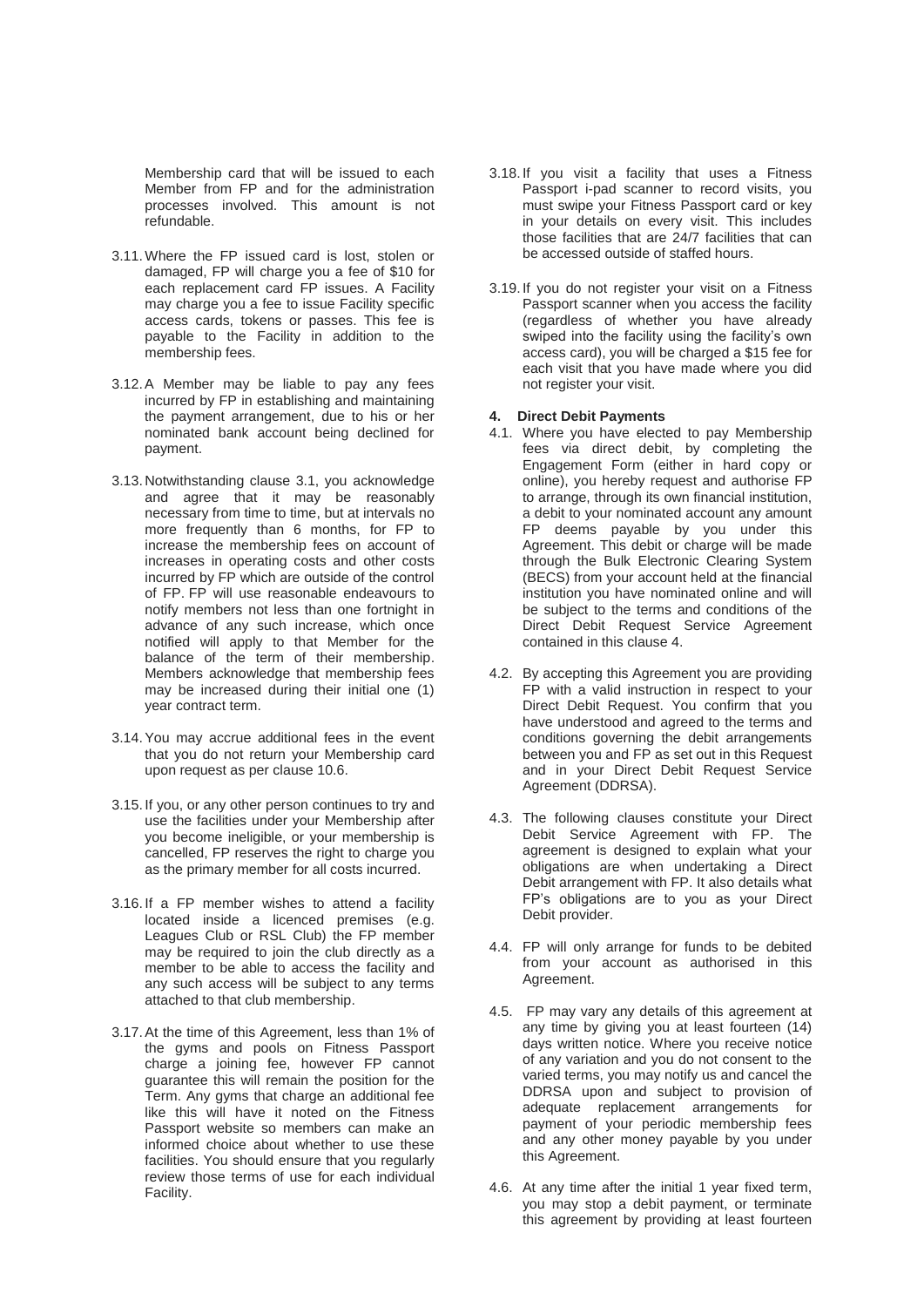(14) days notification in writing to your workplace facilitator and returning all membership cards to the nominated employer contact (workplace facilitator). Unless<br>otherwise expressly provided in this expressly provided in Agreement or at law, you may not cancel your Membership at any time during the initial 1 year term.

- 4.7. It is your responsibility to ensure that there are sufficient clear funds available in your account to allow a debit payment to be made in accordance with this Agreement.
- 4.8. If there are insufficient clear funds in your account to meet a debit payment:
	- a. you may be charged a fee and/or interest by your financial institution;
	- b. you may also incur fees or charges imposed or incurred by FP including without limitation those fees detailed in clause 3.8; and
	- c. you must arrange for the debit payment to be made by another method or arrange for sufficient clear funds to be in your account by an agreed time so that FP can process the debit payment.
- 4.9. You should check your account statement to verify that the amounts debited from your account are correct.
- 4.10.If you believe that there has been an error in debiting your account, you should notify your workplace facilitator within your employer who has been assigned to manage the Memberships and confirm that notice in writing with FP as soon as possible so that we can resolve your query more quickly. Alternatively, you may direct your query to your financial institution direct.
- 4.11.If FP concludes as a result of its investigations that your account has been incorrectly debited FP will respond to your query by arranging for your financial institution to adjust your account (including interest and charges) accordingly. FP will also notify you in writing of the amount by which your account has been adjusted.
- 4.12.If FP concludes as a result of its investigations that your account has not been incorrectly debited FP will respond to your query by providing you with reasons and any evidence for this finding in writing.
- 4.13.You should check:
	- 4.13.1. with your financial institution whether direct debiting is available from your account as direct debiting is not available on all accounts offered by financial institutions.
	- 4.13.2. your account details which you have provided to us are correct by checking them against a recent account statement; and
- 4.13.3. with your financial institution before completing the Direct Debit Request if you have any queries about how to complete the Direct Debit Request.
- 4.14.FP will use reasonable endeavours to keep your account details in your Direct Debit Request confidential. FP will make reasonable efforts to keep any information that FP has about you secure and to ensure that any of FP's employees or agents who have access to information about you do not make any unauthorised use, modification, reproduction or disclosure of that information. FP's use and disclosure of your personal information, including information provided on your Direct Debit Request will be governed by FP Privacy Policy and clause 13.
- 4.15.Notwithstanding clause 4.14, FP cannot and does not warrant or guarantee that its systems are fail safe or impermeable to malicious or deliberate attempts to take or destroy confidential information. To the fullest extent permitted by law FP excludes all liability arising out of loss or disclosure of your confidential information in circumstances where FP has used reasonable endeavours to protect that information.
- 4.16.We will only disclose information that we have about you:
	- a. to the extent specifically required by law; or
	- b. for the purposes of this agreement (including disclosing information in connection with any query or claim).
- 4.17. If you wish to notify us in writing about anything relating to this agreement, you should write to Fitness Passport, PO Box 775, Customer ID H0627, Cherrybrook NSW 2126 or email [info@fitnesspassport.com.au](mailto:info@fitnesspassport.com.au)
- 4.18.Any notice will be deemed to have been received on the third banking day after posting.

#### **5. Cancellation of membership**

5.1. Cancellation of a Membership by a Member will be allowed at any time in the first 14 days from the date of your first direct debit (by giving notice in writing to your workplace facilitator prior to the expiration of that 14 day period) or following the expiration of the initial 1 year term of the membership. Except for the circumstances set out in clause 5.4, should you otherwise request cancellation of your Membership, then you will be liable for a membership cancellation fee equal to \$50 plus 30% of the value of the membership fees for the remainder of the Membership term. This cancellation fee is a genuine pre-estimate of the damage likely to be suffered by FP due to an early termination of this fixed term agreement.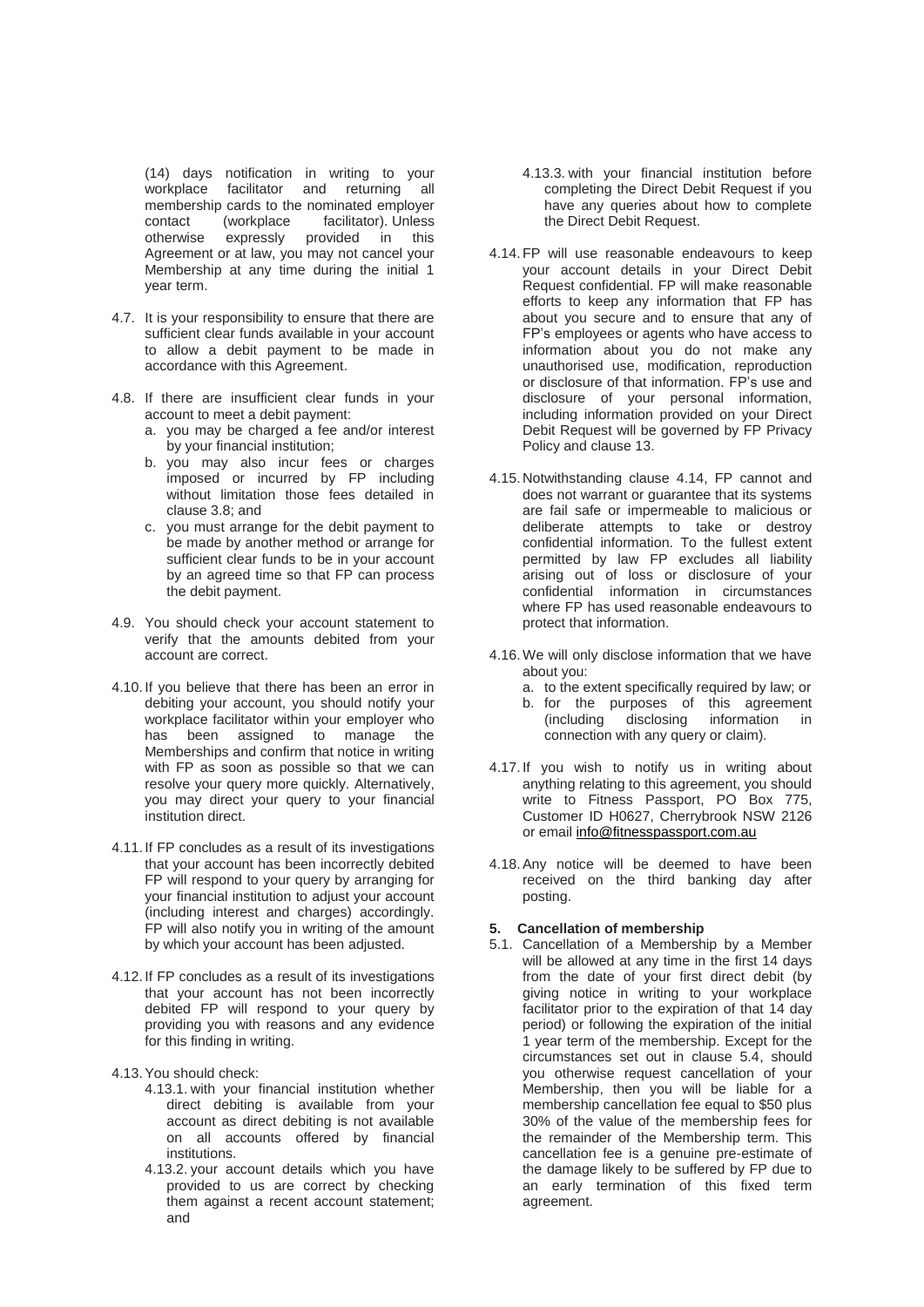- 5.2. You may at any time upgrade your membership from an Individual Fitness Passport to a Family Fitness Passport. You may not downgrade your membership from Family to Individual within the first 12 months, unless a dependent child has turned 18 (in which case an extra fee will be payable) or 25 (in which case the child will be ineligible to continue). After the initial 12 month period you can upgrade or downgrade your membership as you require.
- 5.3. You may suspend your membership if you are taking annual or long service leave of at least one month's duration and a maximum of six month's duration where you will be out of the state or country. One week's notice of evidence of the vacation must be provided (e.g. flight itinerary). Payments will be suspended during this time. Partial suspensions of memberships are not permitted. All members of the membership will be suspended for the full duration approved. Suspension will not be backdated.
- 5.4. You may lodge a written request with FP for cancellation of your Membership due to reasons of hardship. Reasons of hardship include, but are not limited to:
	- a. a job transfer to a location not covered by your employer's FP program;
	- b. a recognised medical condition.
- 5.5. In the case of a medical condition which prevents you from utilising your Membership, FP will:
	- 5.5.1.agree to a cancellation of the membership if a letter is provided from a certified physician stating that you are on a medical restriction of an indefinite nature, in which case the membership may be cancelled; or
	- 5.5.2.direct that the membership be suspended for the duration of the injury/ailment where a letter is provided from a certified physician stipulating an approximate period that you will be on a medical restriction.
- 5.6. Following the period of suspension, the membership will resume with the same rights and obligations as applied at the time of the suspension, including payment obligations and credit for any unused payments.
- 5.7. If a suspension occurs within the initial 12 month contract period the duration of the suspension will be added to the contracted period, so that the total period for which you have been a financial Member equals 12 months.
- 5.8. Except as set out in clause 5.5 above, FP reserves the right to determine the individual merit of each application in its absolute discretion and reserves the right to refuse a

written request for cancellation or suspension of a membership in its absolute discretion.

### **6. Amendment to rules and included facilities**

- 6.1. You acknowledge and agree that FP or a Facility has or may at any time develop rules of conduct for any Facility. Those rules do not form part of this Agreement. FP reserves the right at all times to vary any such rules or the services and facilities to be offered at any participating Facility at any time.
- 6.2 FP will notify you of any changes by emailing the person appointed within your employer as the Fitness Passport Facilitator (in which case that person will be responsible for and will be deemed to have notified you).
- 6.3 You agree that the preceding notification process is reasonable. Providing FP has complied with this process, then it has discharged its duties of notification of changes to you. Should you continue to use your Membership after notification in accordance with the preceding clauses, then you will be deemed to have accepted any amendments contained in such notification.

#### **7. Benefits of membership**

- 7.1. Membership will provide each Member with access to a range of fitness facilities and services from time to time.
- 7.2. Members may utilise the services of any or all of the participating Facilities on the specified package list by approaching each individual Facility and providing their FP Membership card and an acceptable form of photographic identification to that Facility. At that time, the Facility will either present the Member with a Facility Card or alternatively will require the Member to show their FP Membership card and photographic identification on each subsequent visit. If a Fitness Passport scanner is in place at the Facility, the member MUST swipe his/her ID card or manually log in on each visit.
- 7.3. You may frequent each participating Facility as many times as you choose during the currency of your Membership. Limitations may be placed on certain exclusive packages. Should limitations on visits be implemented members will be notified during promotion of the package.
- 7.4. Membership does not cover visits to a facility that are part of an organised team or individual training program. For example, swimming lessons, diving training, netball training etc.
- 7.5. Membership does not cover babysitting services or creche visits.
- **8. Fitness Centre Cards**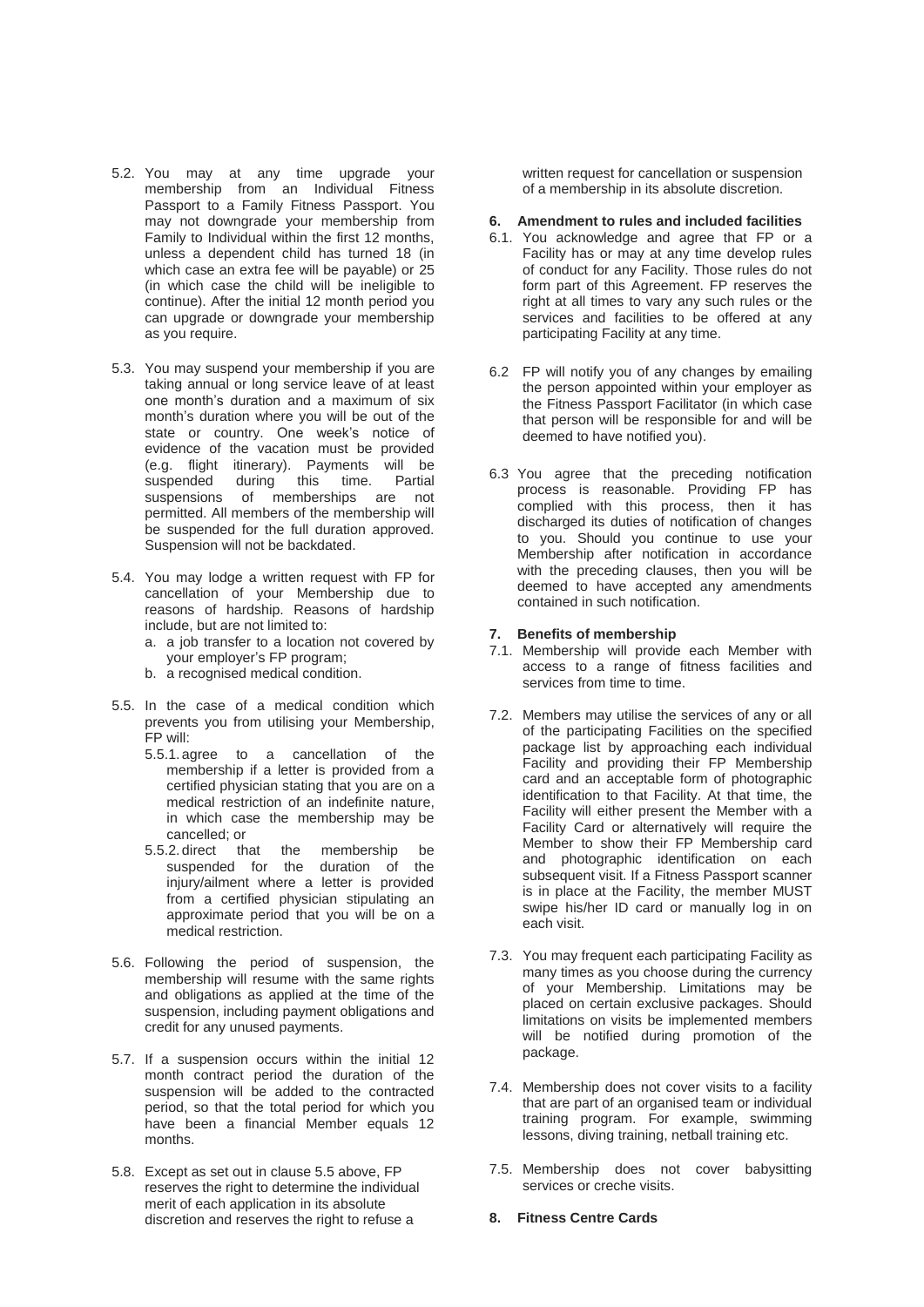- 8.1. On acceptance of the application for membership, each Member will be provided with a Membership card from FP within 14 days. These cards may also be referred to as Fitness Passport, or an ID card.
- 8.2. FP will regularly update the list of current financial Members for each individual Facility.
- 8.3. On confirmation of membership each Member may be issued with a Facility Card for each Facility at the time they visit the Facility as a means of permitting access to the facility. The Facility Card includes, but not limited to, a 24 hour electronic key. Members may also be required to continue to use their FP Membership card to gain entry.
- 8.4. Fitness Passport members must purchase an electronic out of hours access key for a fee paid directly to the gym on their first visit. The electronic key permits access during unstaffed hours and is also used to keep a record of visitation and so must be purchased whether you intend to use the gym outside of hours or not. Fees may vary depending on the location and are not governed by this Agreement.
- 8.5. Members are not restricted on the amount of Facility Cards they may obtain from different participating Facilities or the number of Facilities they may visit.
- 8.6. Should a Member fail to pay the nominated fee or cease employment with the employer affiliated with FP the member must return the Fitness Passport card to his or her employer. During this time payments will still accrue and be payable by you until you have returned all ID cards issued to you or a Family Member to your workplace facilitator.
- 8.7. All Facility Cards are and shall remain the property of the individual Facility. The Facility Card must be returned on demand.
- 8.8. When a member terminates their membership with Fitness Passport, all Facility Cards must be returned to the relevant facility for cancellation. FP will also advise any relevant facilities that the FP member has terminated their membership.
- 8.9. The FP Membership cards given to you and each of your family Members are and will remain the property of FP and must be returned to your employer once you leave the employment of the employer affiliated with FP.
- 8.10.Once you have returned all cards issued to you or your family members to your employer, and provided the membership is being

cancelled in accordance with this Agreement, your employer will cancel the relevant payments.

- **9. Rules and conditions of membership**
- 9.1. You acknowledge and agree that FP or a Facility has or may at any time develop rules of conduct for any Facility. Those rules do not form part of this Agreement. FP reserves the right at any time to vary any such rules or the services and facilities to be offered at any participating Facility.
- 9.2. You must abide, and must ensure that all associated family Members abide, by each Facility's terms and conditions of entry or use.
- 9.3. FP will notify you of any changes by emailing the person appointed within your employer as the Fitness Passport Facilitator (in which case that person will be responsible for and will be deemed to have notified you).
- 9.4. You agree that the preceding notification process is reasonable. Providing FP has complied with this process, then it has discharged its duties of notification of changes to you. Should you continue to use your Membership after notification in accordance with the preceding clauses, then you will be deemed to have accepted any amendments contained in such notification.
- 9.5. Access to each individual Facility is varied. It is your responsibility to check with each Facility for hours of operation, schedule of classes, access for dependents and availability of positions within classes.
- 9.6. You acknowledge and agree that FP is not in any way liable for:
	- a. cancellation of fitness classes by a participating Facility;
	- b. amendment to class schedules and hours of operation;
	- c. termination of individual Facility Cards due to failure of a Member to abide by the terms and conditions of usage of the participating Facility or otherwise;
	- d. cancellation of a Facility's involvement with FP;
	- e. the refusal of any Facility to accept or honour the benefits conferred by the Membership;
	- f. injury, death or disability incurred or suffered or contributed to by any Member whilst utilising the benefits provided by the Membership;
	- g. any loss or damage to property, whether in whole or part, incurred or sustained by a Member whilst utilising the benefits of the Membership; or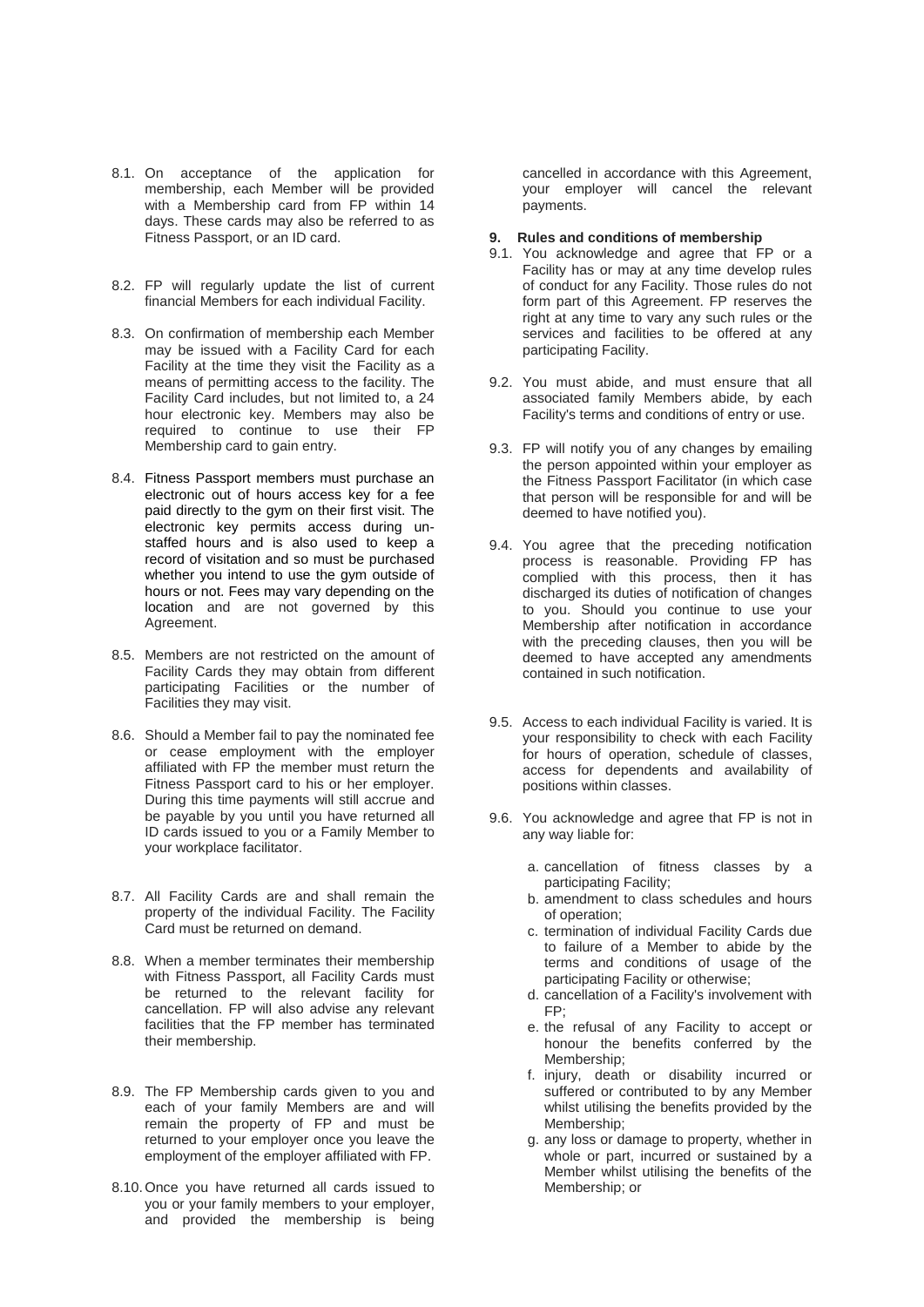- h. the condition, suitability, quality or safety of any goods or services provided by the participating Facilities.
- 9.7. FP is not liable for and will not refund to you any separate payments you make directly to a Facility for any reason. Any extra payment made to a Facility constitutes a separate arrangement between you and the Facility and FP does not receive any of these payments.
- 9.8. You acknowledge and agree to consult with an employee of each Facility on your first visit to each respective Facility to undergo a fitness assessment and any other induction required by the Facility and to determine the level of fitness of the Member. This may incur a cost to you.
- 9.9. Notwithstanding the foregoing you acknowledge and agree that you have been advised by FP that you should attend, and have either attended, or elected of your own volition not to attend, an appointment with your own General Practitioner (Dr) for the purpose of:
	- a. ensuring you are sufficiently fit and well to attend one or more of the Facilities and undertake physical activity at any such Facility; and
	- b. to obtain a full physical health check so you can advise any Facility which you attend of any prevailing medical condition(s) which might affect your ability to use any piece of equipment or participate in any fitness program and you hereby release to the fullest extent permitted by law both FP and each Facility from any and all liability that might arise from you having either elected not to, or failing to, attend your General Practitioner (Dr) for the above purposes.
- 9.10.You acknowledge the inherent dangers (including personal injury and death) involved in the types of high intensity exercise and other activities that you may be involved in at a Facility and hereby release to the fullest extent permitted by law FP, your Employer and each Facility from any and all liability, injury, illness, loss or damage to both person or property that might arise from you undertaking the preceding activities.
- 9.11.You acknowledge and agree that you must seek instruction from relevant instructors at each Facility before using any piece of equipment and release to the fullest extent permitted by law both FP and each Facility from any and all liability that might arise from you using any equipment either without instruction or not strictly in accordance with any instructions so provided.
- 9.12.Subject to clause 9.13 below, FP will use best endeavours to ensure that the offering of Facilities that a Member can access through the FP Membership match the Facilities that have been advertised to that Member.
- 9.13.Facilities are chosen on a majority rules basis. If a Facility is not being patronised or is being under patronised in the opinion of FP, then that Facility may be withdrawn from the Membership offering.
- 9.14.FP's engagement with Facilities is on a venue by venue basis, not franchise by franchise. For example, if you are able to access Curves at a specific location on this program, it does not mean you can access every Curves franchise. The Member can only use the facilities at the locations specified by FP from time to time.

#### **10. Termination of membership**

- 10.1.Subject to clause 10.3, FP reserves the right at any time in its absolute discretion and to revoke the Membership of any Member and/or the right of any Member to use the benefits provided by the Membership by giving not less than one month notice to the Member of such termination and revocation.
- 10.2. If a Member's Membership is terminated, without cause by FP pursuant to clause 10.1, that Member will (subject to this clause) be refunded that amount of their membership fee (if any) that has been paid in advance and remains unused as at the date of termination.
- 10.3.Without limiting clause 10.1, FP may terminate a Member's Membership immediately in each of the following circumstances without the obligation to reimburse detailed in clause 10.3 or otherwise:
	- a. breach of this Agreement by a Member;
	- b. breach of any participating Facility's terms and conditions of use;
	- c. failure to pay any outstanding money as required under this Agreement after being informed by FP of the outstanding amount.
- 10.4. If you leave the employment of an employer with whom FP has an engagement agreement, your Membership will be terminated regardless of whether the initial 12 month membership period ended upon return of all membership cards (whether issued by FP or a Facility). Until you return the ID card, you will continue to have membership payments debited from your account.
- 10.5. If the agreement between FP and your employer is terminated, FP may in its discretion terminate your Membership and refund, on a pro-rated basis, that amount of their membership fee (if any) that has been paid in advance of the date of termination. On termination of this Agreement under this clause, you must immediately return your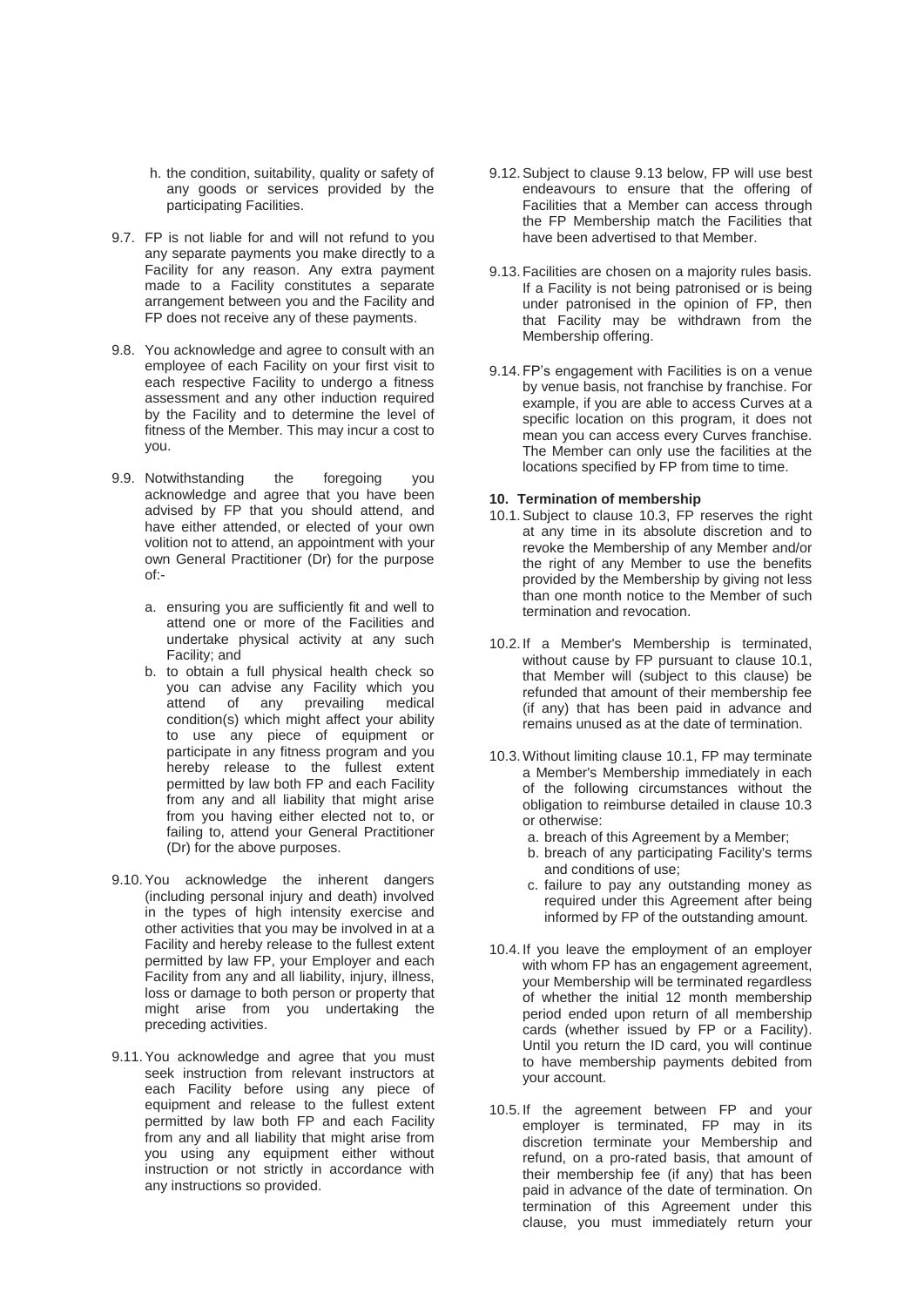membership cards, together with the cards of any family members, to your employer.

10.6.If you have your Membership cancelled for any reason and do not return your membership card on request by FP, FP will be at liberty to charge you and you will be liable to pay a fee equal to the periodic membership fees payable by you immediately prior to termination plus \$100 per fortnight until the membership cards are returned. You agree that this is a genuine pre estimate of the likely damage to be suffered and costs incurred by FP in connection with a Member failing to return membership cards.

# **11. No warranty**

11.1.FP does not warrant in any way, and expressly excludes any warranty which may otherwise be implied, that the services and facilities will be available at any particular time or times nor does it warrant the condition and repair of such facilities offered at each participating Facility. Additionally, FP gives no warranty and shall have no liability whatsoever in respect of services offered by the respective Facilities or as to the accuracy of any description of or information about services or facilities given by any of the participating Facilities.

#### **12. Liability and release**

- 12.1.In consideration of FP accepting an application for Membership and except to the extent caused by the negligence of FP, you hereby agree to:
	- a. release and forever discharge FP to the fullest extent permitted by law from all claims that you may have or may have had but for this release arising from or in connection with your Membership or your access to or use of any Facility;
	- b. indemnify and hold harmless FP and keep FP indemnified to the fullest extent permitted by law in respect of any claim by any person arising as a direct or indirect result of or in connection with your Membership.
- 12.2.For the purposes of this clause claims means and includes without limitation any actions, suit, proceeding, claim, demand, damage, penalty, cost or expense howsoever arising at any time.

#### **13. Privacy**

- 13.1.FP acknowledges and respects the privacy of individuals. We will collect personal information from you in the course of providing our services. We may obtain personal information from you and also from third parties, such as your employer or a Facility.
- 13.2.Your personal information will only be used for the purposes for which it is collected, in

accordance with FP's Privacy Policy or in accordance with the *Privacy Act 1988 (Cth)*. You hereby acknowledge and agree that intended recipients of your personal information collected or obtained by FP are FP, your nominated financial institution, and where relevant FP's financial institution, for the purposes of establishing or managing your direct debit payments, the Employer, and the participating Facilities and consent to FP disclosing your personal information to those recipients.

- 13.3.You are not obliged to provide any information to us, but if you do not provide us with the personal information that we request we may not be able to deliver our services. The way we collect, use and store your personal information is governed by our privacy policy which we can provide to you on request. Our privacy policy contains information about how you can access and correct the personal information we hold about you and how you can raise any concerns about our personal information handling practices. For more information, please contact us in writing.
- 13.4.As part of your Membership, you may receive information from FP from time to time regarding the services of the participating Facilities.
- 13.5. If you do not wish to receive an updated participating Facility list, you should indicate this desire to FP and your name will be removed from the mailing list within a reasonable period of time.

#### **14. Confidential Information**

- 14.1.Each party acknowledges that the content of this Agreement and all information disclosed in connection with this Agreement is confidential.
- 14.2.Each party will, except as otherwise required by law or with the consent of the other party, keep each other's confidential information strictly confidential. You hereby consent to FP releasing any of your confidential information in the manner and as required or authorised under this Agreement or in accordance with FP's Privacy Policy.
- 14.3.This clause will survive the termination of this Agreement.

#### **15. Assignment**

The Member must not assign its rights or delegate the performance of its obligations under this Agreement without the prior written consent of FP. Any attempted assignment or delegation without consent will be ineffective.

# **16. Jurisdiction**

This Agreement will be subject to the laws of New South Wales. The parties will submit to